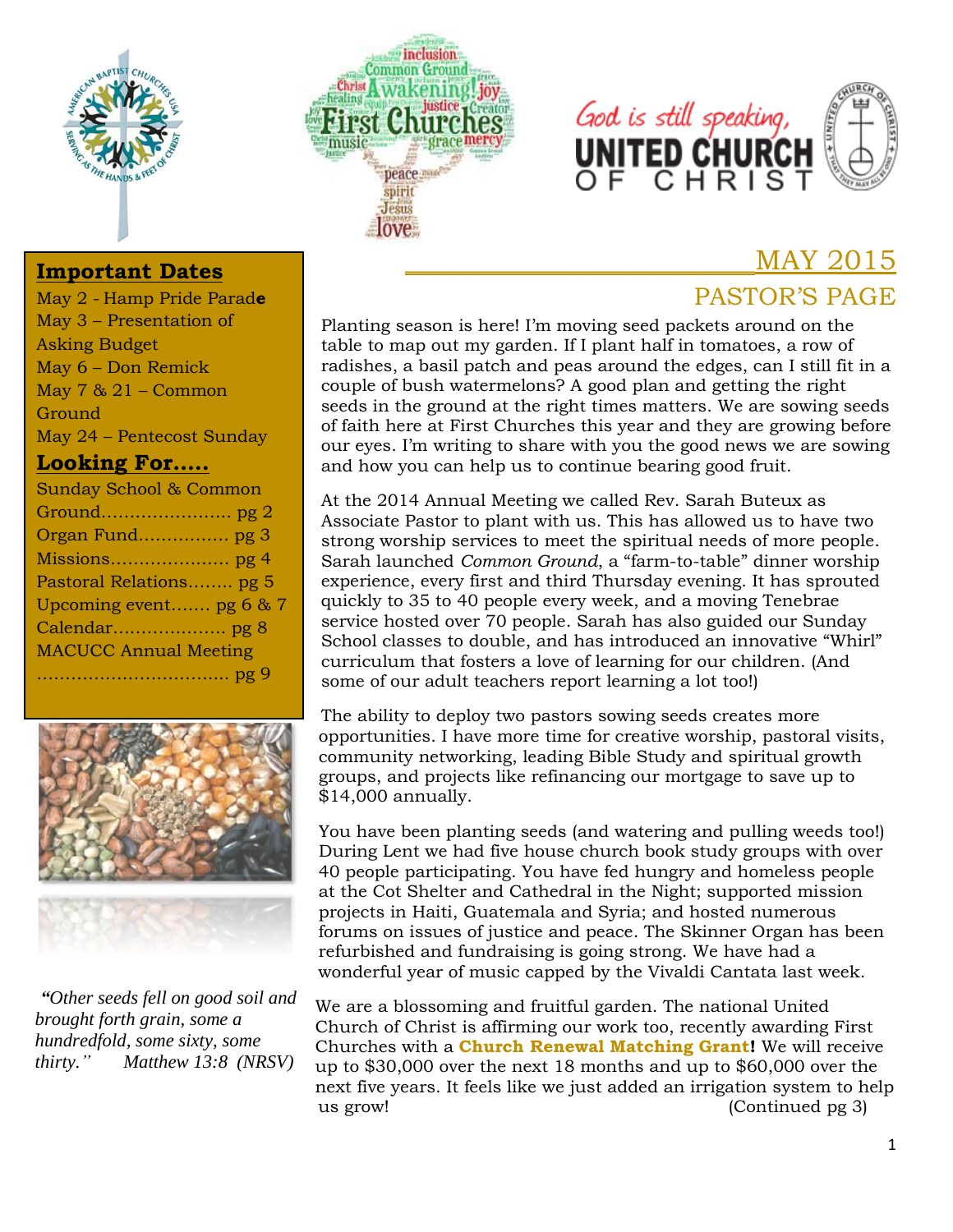

# **34th ANNUAL PRIDE PARADE!!!!**

34th Annual LGBT Parade and Pride event **May 2, 2015 12pm-5pm Rain or Shine** THREE County Fairgrounds ~ Northampton, MA



First Churches will be marching with our amazing banner again this year. This is an extremely family friendly event, come join us to support our LGBTQ community. The parade begins in the parking lot on Hampton Ave, across from the Northampton Brewery, Gathering time is **11:00am,** but you may want to come a little early to find our group and have a picture taken. Click on the NOHO PRIDE rainbows above for more information.

*"No matter who you are, no matter where you are on life's journey, you are welcome here."*

# **ASSOCIATE PASTOR'S PAGE**

I'd like to begin by thanking everyone for your love, prayers, and patience while I was ill. It was pretty rough going there for a while and I could feel you with me through it all. One thing that came across very clearly is that you don't just value me for what I do, but for who I am. Too often in life we can feel like human doings rather than human beings. Your care for me as a person, rather than just a pastor, means a great deal to me. Thank you.

And now on to the news: **Common Ground** will meet May 7 and 21st this month. I'll be leading the first gathering and we'll have a special guest – Clem Clay of Grow Food Northampton, for our second May dinner. Clem will be speaking about sustainable food growing practices.

We also have a garden plot in the Grow Food Northampton Community Garden in Florence. If you like to garden or just hang out in them, we'd love your help as we plant and raise food we hope to use for Common Ground dinners in the future.

And in case you didn't hear, **Common Ground and First Churches are the recipient of the national church renewal matching grant of \$30,000!** This is a huge show of support from our national church and will go a long way toward helping us strengthen C.G. and the overall ministry of First Churches. Praise be to God!

But wait, there's more. **We also have a summer intern**! Ana Nazir, who some of you have met at church, is a Hampshire College student who will be with us all summer. Ana will continue our Sunday school program through the summer with a one room school house model, and will plan to focus on our kids anytime we have an official work gathering at the garden. We can use one more person in the rainbow room through the summer and on into the fall, so if you know of anyone looking for a little extra work, please send them my way.

We have a **children's movie night** planned for this Friday, May 1. We had 13 kids come to the teen movie night and everyone had a wonderful time. I'm really excited for this one.

Looking ahead, a few more important dates to get on your calendar: **Confirmation** is planned for June 7, St. John's will be hosting our teens for a **Bonfire** night complete with camp songs and s'mores on June 13th, and **Children's Sunday** is planned for June 21st.

God bless you all, Pastor Sarah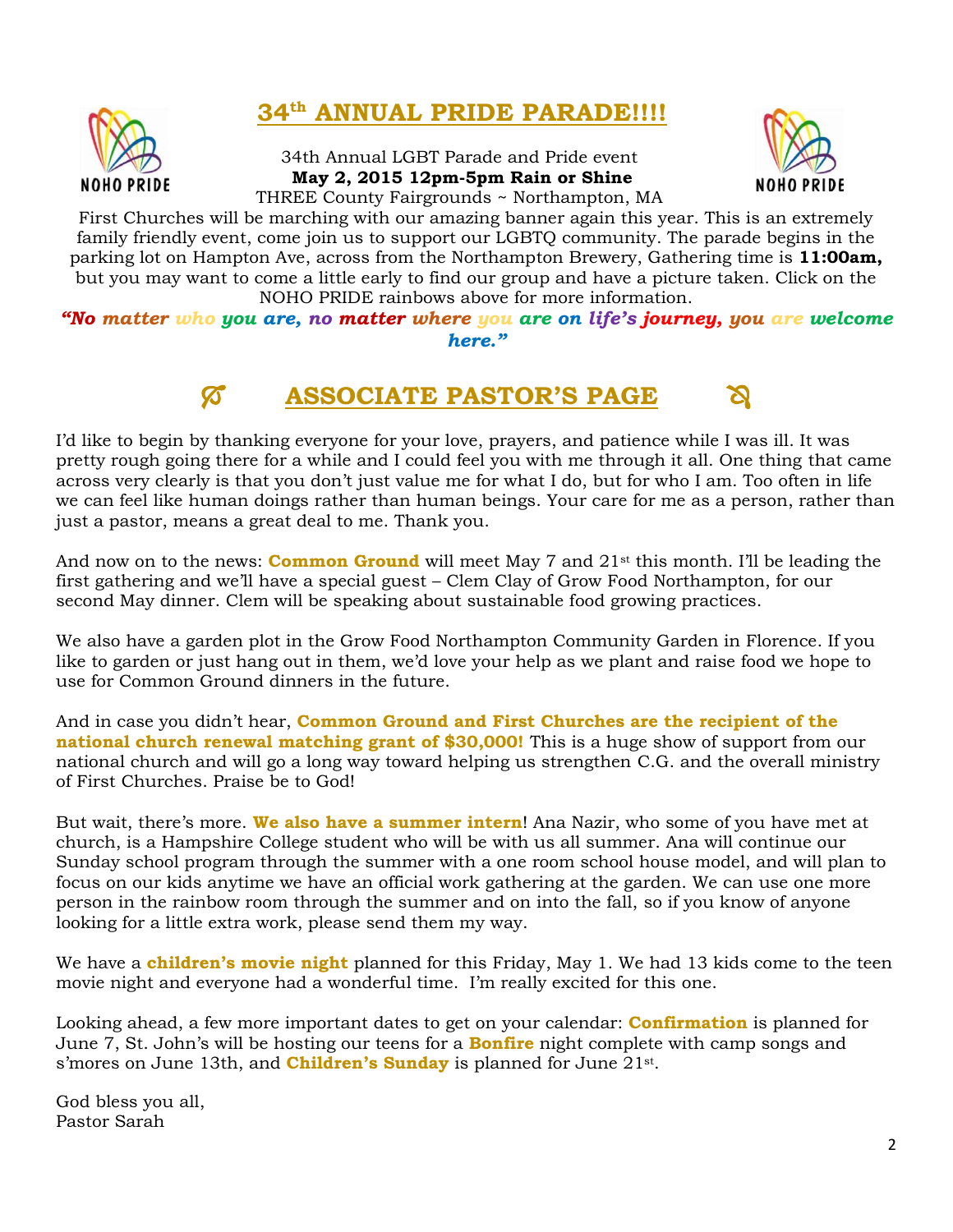# **ORGAN FUND COMMITTEE UPDATE**

We are pleased to report the "asking" letter that was sent out to the congregation in early April was very well received. The Organ Fund has received a steady amount of donations and the **current total** is at **\$13,325**. That is one-half of the current expense of \$26,220 for the organ repairs. How exciting it would be if the Organ Fund was able to defray two thirds (\$17,567) or even three fourths (\$19,665) of the cost!

The committee has begun the second task of our mission… and that is the creation of a brochure about the Skinner organ which can serve as a source of information for many years to come (we hope). Our goal is to have it available in time for the concert in early July. Gregory Wilson has offered to share his *organ*izational expertise in helping us with this endeavor.

For those who have given…thank you…

For those who plan to give…thank you for your intentions…

Still quietly at work…

Marcia, Dana, Dick, Peg

#### **GROCERY CARD SCHEDULE FOR MAY 2015**



Sales of grocery cards will continue through the month of May…here is the schedule of dates when they will be offered at coffee hour:

- Sunday May 10
- Sunday May 17
- Sunday May 31.

If for some reason you might want to purchase grocery cards at other times during the month of May…Peg Whitham can be reached at 586-2531 and arrangements can be made for purchase of the cards.

As of the end of April, the profit from the sale of \$32,725 worth of grocery cards totals \$1715.50.

Thank you all for your support of this "painless" fundraiser!!!

#### **Pastor's Page Continued…**

Our garden is growing and needs all of you to sustain it. Like a community garden, we need everyone pitching in, and every effort counts. As the Stewardship Campaign begins, I'm asking two things. First, please increase your pledge, according to your current ability. I am grateful for your continual generosity and together we will make every dollar count, like seeds falling into good soil. Second, prayerfully consider your role with our community garden. What energizes you and brings you joy at First Churches? What gifts and time can you share with us? We invite you to attend the Asking Budget meeting this Sunday, May 3 and the Annual Meeting on June 14. Together, inch by inch, row by row, we can make this garden grow.

With gratitude, Pastor Todd and the Stewardship Committee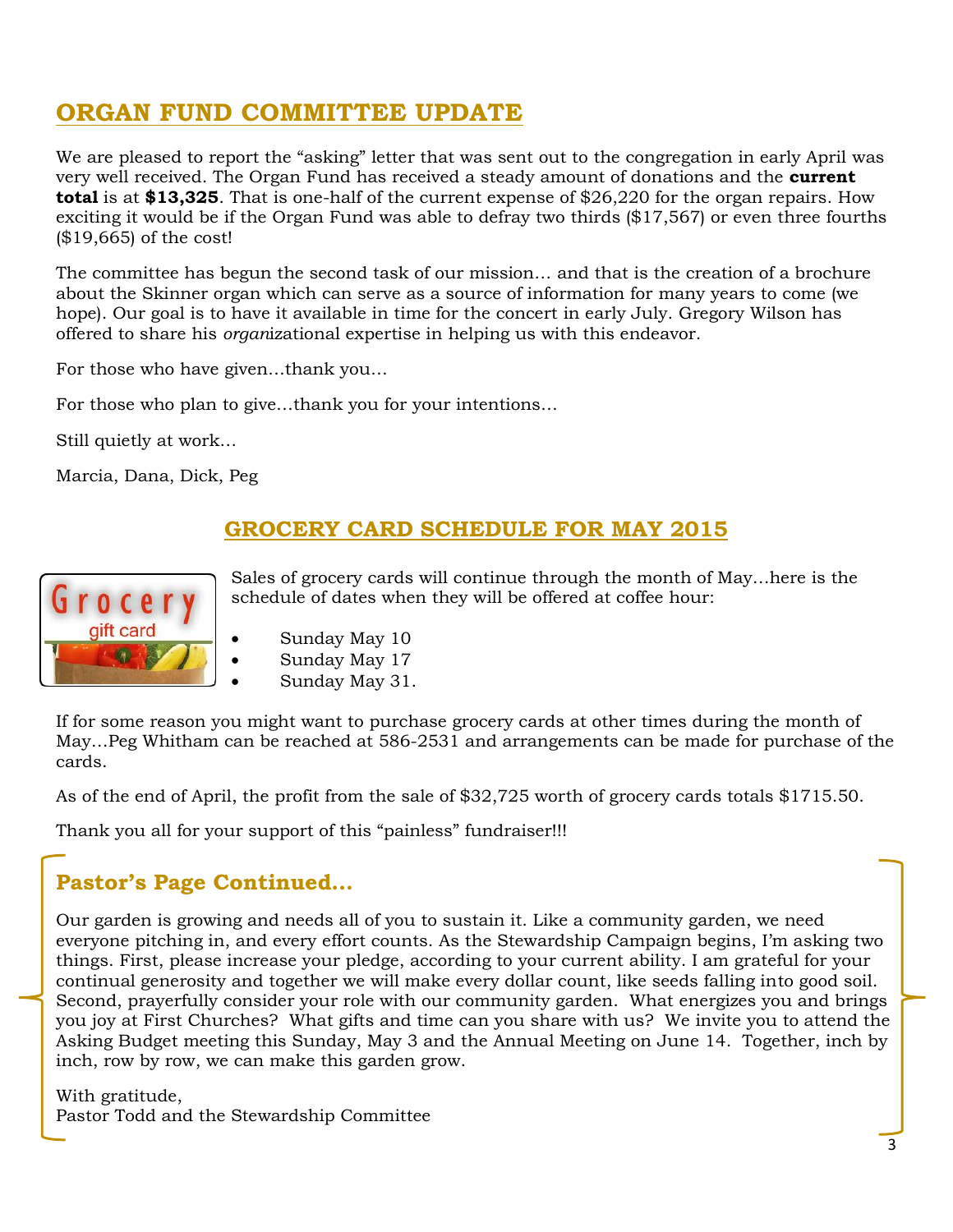#### **CROP WALK 2015 A SUCCESS!!!**

Our CROP walk went well, with 39 walkers and rockers participating. We raised a little more money than last year- Totals will be announced Sunday, May 3rd at Worship! (If you still want to contribute or have outstanding pledges from people, we will continue to accept donations in person or online.)

The average amount raised per walker/rocker was \$99. Pat yourselves on the back, folks. Some of our walkers were children who did not raise money, and the average that Church World Service asks participants to raise is \$75.

This year, for the first time, we added a CROP Rock. Five of us rocked in front of the church during the walk and solicited donations. We raised over \$158 that way! It was fun, and raised a lot of awareness about CWS and CROP.



A group of students from UMass/Amherst participated in a unique fundraiser. The University prohibits anyone from soliciting funds in the residence halls, but the students collected soda cans after the spring concert and took donations of cans (and scavenged more in the common areas of two residence halls). They collected and redeemed 5,623 cans for a total of \$281.15!

Thank you to all of the groups that walked with us: Edwards Church, First Church of Hatfield (UCC), and Friends of Hampshire County Homeless. And to everyone who helped in any way by donating, raising money, walking, rocking, redeeming cans, setting up and/or donating food for the luncheon, cleaning up afterwards, and counting money at the end of the day. It takes a village!

Church World Service needs our help in responding to the devastating earthquake that struck Nepal last week. It mobilized staff and resources to assist communities immediately. With 200 staff on the ground already, they are responding with temporary shelter, food, hygiene kits, water, emergency health interventions, and more. Please help with a cash donation in the envelope provided or by check made out to First Churches, noting in the information line, Earthquake relief in Nepal.

Thank you from the Mission Board for your caring.

#### **The day and time for Mission meetings has changed to the first Thursday of the month at 4:30, beginning May 7.**

We're pleased to report that the One Great Hour of Sharing Offerings earned \$175 for ABC and \$545 for UCC. \$180.17 was raised for the Interfaith Help Fund. **Thank you all for your** 



#### **generosity.**

Our weekly Survival Center collection has been dwindling during those snowy months. Canned and boxed items are needed for the increasing numbers of people needing food assistance in our area, as elsewhere. With summer vacation for the schools approaching, many children will be at& home, needing healthy foods that are easy to use, such as dry cereal, peanut butter, canned tuna and chicken, canned pasta and sauce, soups, granola and breakfast bars, and 4- or 6-pack packages of raisins, fruit, and fruit juice.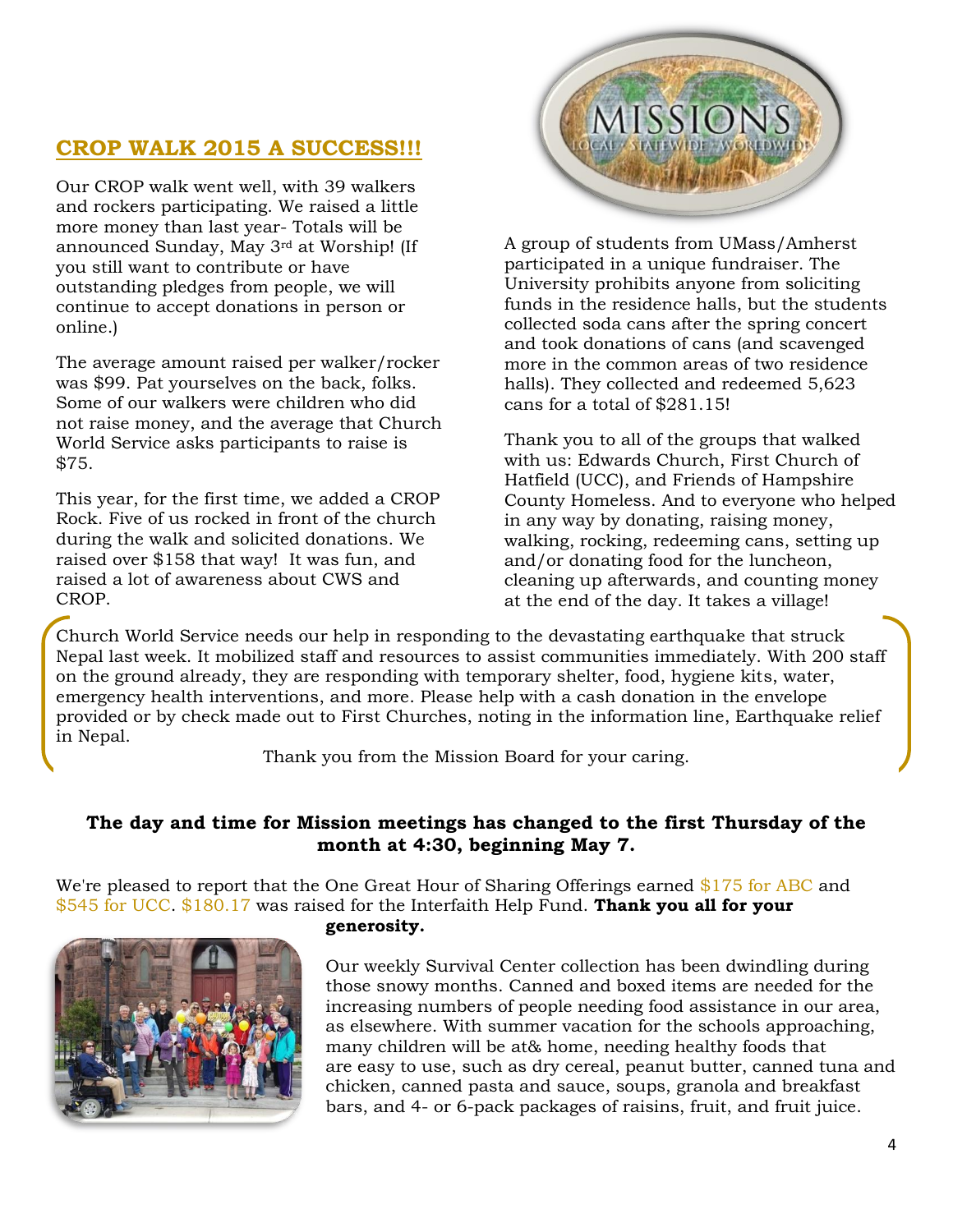# **FIRST CHURCHES PASTORAL RELATIONS COMMITTEE**

Sue Stone and David Entin, two members of the First Churches Pastoral Relations Committee, went to a regional UCC workshop on pastoral relations committee on February 24 in South Hadley. The workshop was led by Associate Conference Minister Wendy Vander Hart and covered the role of pastoral relations committees. The purpose of such committees is to foster a healthy relationship between the Pastor and the congregation in order to enhance the effectiveness of the church's mission. Functions include listening, support, understanding roles, communications link,

dealing with conflict, advocacy for Pastor, and assisting with both start-up and termination. The Committee should see that there is an evaluation process for the Pastor, usually done by the Deacons or Personnel committees, professional/spiritual development, and an annual compensation review. Our committee meets periodically with Pastor Todd and asks for feedback from the congregation that can be communicated. It does not accept anonymous messages, but encourages direct communication.

Church members are encouraged to provide feedback to the committee members at any time: Laura Judd, Sue Stone, Donna O'Meally, David Entin, and Sandy Hoover.



# **Returning to the Red Tent: An Intergenerational Creative Rediscovery of Wise Women from the Bible**

#### *Saturday, May 9, 2015 10:00am-2:00pm St. John's Episcopal Church, 48 Elm St.*

There are many wise, courageous, even fierce, women's voices found in both the Hebrew and Christian sacred texts--voices that have rarely been heard, stories that often transcend the boundaries of religion to speak to

the timeless experiences of women's lives. Spend the morning discovering or rediscovering these women through personal reflection and sharing using a variety of creative expressions appropriate for women from ten to a hundred. You need not be "religious" nor "artistic" to participate, just eager to hear what these wise ones have to offer.

Cost: Sliding Fee Scale of \$10-50 per person, based on what you are comfortably able to pay. (Please let us know if this is a hardship and we will gladly work with you.) We will enjoy a potluck lunch, so please, bring some food to share.

Space is limited, so please sign up. For registration or questions, contact: Susannah Crolius, scrolius@gmail.com or 413-348-2385.

#### **NEW MEMBERS**

First Churches will welcome several new members on **Sunday, May 31.** There is always room for more. If you would like to know more about joining First Churches, please contact Pastor Todd or Pastor Sarah at [pastor@firstchurches.org.](mailto:pastor@firstchurches.org)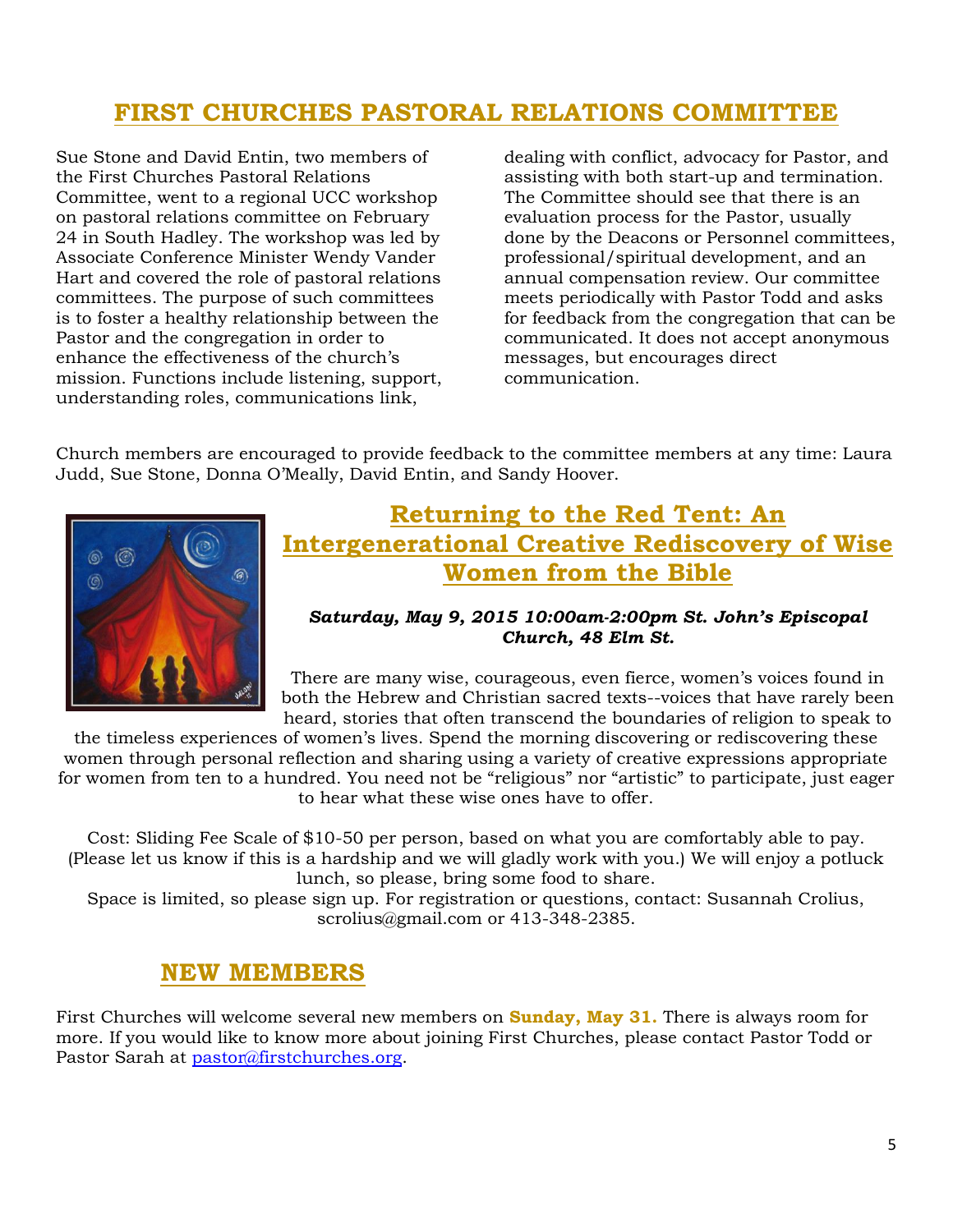# **TIME TO TALK ABOUT THE FAIR**

Meeting after church Sunday **June 7th** in the Parlor. All are welcomed to share comments on the 2014 Fair and offer suggestions for this November's fair. We need new ideas and new planning committee members. You are important to the fair. The fair is vital to the church and the committee needs more assistance than it has had in the past. Come be part of the action!

# **THANK YOU!!!**

Many thanks to everyone who participated in Cantata Sunday, April 19th! To the singers, the instrumentalists, the listeners, and everyone who contributed to the coffee hour--you were all important in making this happen, and I am very grateful!

With special appreciation, Dana

# **Congregational Vital Signs**

Evening Seminar @ First Churches

What are the essential qualities of a vital congregation? How do we avoid the pitfalls of being stuck in maintenance activities instead of being engaged in mission? What is the role of vision and mission statements in creating energy and clarity for congregations? Let's find out!

Don Remick, our UCC Massachusetts Associate Conference Minister for Church Development, is leading a church vital signs seminar on Wednesday, **May 6 at 7 PM**. Deacons are meeting at 6:30 for a brief business meeting.) Don is our specialist in congregational vitality, and will meet with us and a few other church members from nearby congregations. Please come for a thought provoking evening.

# **HALLOWED GROUND**

#### *First Churches Sanctuary, May 16th 2pm*

An Encore performance of a staged reading of Laura Harrington's *Hallowed Ground*. Award-Winning playwright Harrington's body of work explores the human cost of war. *Hallowed Ground* is set in Georgia, October 1964, in the aftermath of Sherman's March to the Sea.

Four people are caught in the path of his army, each facing the destruction of the world they know.

The play is about crossing borders, the search for forgiveness, the hope for redemption and the strength of the human spirit in the face of utter desolation.

Directed by August Company co-founder Liesel de Boor, with original music composed by Peter de Boor, and a sound landscape created by UMass sound designer Amy Altadonna, the reading features Robyn Sutton-Fernandez as Micah, who is freed by the army but bound to the only land and family she has known; Cait Griffin as Lizzie, the only survivor of the family that enslaved Micah, newly discovered to be her sister; Jim Nutter as Jack, a Union soldier who in a moment of grace chooses not to shoot a young conscripted confederate, and takes a fatal bullet in the pause; and Ben Finn, as that saved soldier who will not rest until he can find in the battlefield of the fallen and thank him for his life.

Hallowed Ground captures Micah's first moments of freedom, and the profound complexities of her new life. Given the current conversations about race and the legacy of slavery, it's not only a play for reflection on this 150th anniversary of the end of The Civil War, it is a searing spotlight on what many consider to be an unhealed wound. In addition, the play raises profound questions about God, our purpose in life and God's plan.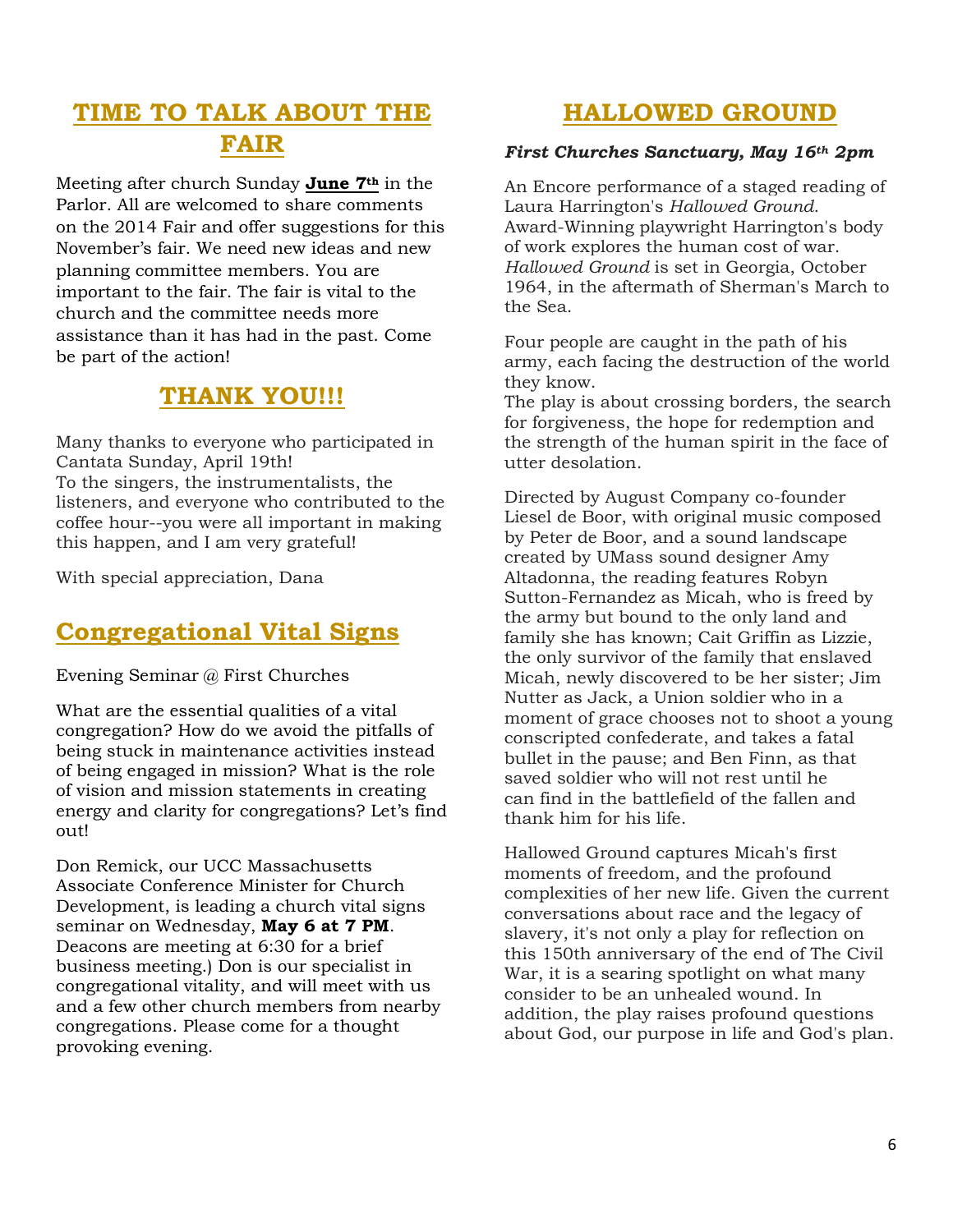# **SPRING SUNDAYS ARE BLOOMING WITH ACTIVITY!**

**May 3** - Asking Budget Presentation after church

**May 10** - Mother's Day

**May 17** - Haiti Presentation after service

**May 24** - Pentecost Sunday (Memorial Day Weekend)

**May 31** - New Members Sunday **June 7** - Confirmation Sunday Church Fair Meeting after service **June 14** - Annual Meeting after service **June 21** - Children's Sunday

# **HAMPSHIRE ASSOCIATION ANNUAL MEETING!!**

The Hampshire Association Executive Committee, UCC would like to invite everyone from your church to be a part of the Annual Meeting to be held at Look Park on **Sunday June 7, 2015 from 1-4 PM** at the Dow Pavillion. There will be a potluck lunch at 1 PM and we encourage you to bring a dish to share. We will provide beverages, dishes and cutlery. There will be worship and singing followed by a short business meeting at 2:30 PM. If you are not a delegate you may go off and enjoy the park during the business meeting. We encourage family participation as there are activities for children as well. If any questions, contact Judy Stone at [413-320-3339](tel:413-320-3339) or [jstone9074@aol.com](mailto:jstone9074@aol.com)

# **The Art & Soul Summer Series, 2015: Art making with a purpose**

# **Create...reflect...share**

Friday Afternoon Art Wind Down June 19, 26, July 10, 17, 24, 31, August 7, 14, 21, **Friday afternoons, 3-5pm** 

First Churches Rec Room, 129 Main Street, Northampton (come in through door on Center Street) "Art washes away from the soul the dust of everyday life." (Pablo Picasso)

Relax. Wind down your week. Wash away the dust. Eat snacks. Make art. Each week will be a new art-making form and focused around a particular theme. Come for one session or them all.

Suggested Donation per session: \$10-20, but pay what you can.

#### June, 2015

Northampton Arts Night Out:

**Friday, June 12, 5-8pm**, front lawn of First Churches, 129 Main Street, Northampton

Community Art: Making a Communal Box of Lament ...Come help create and decorate a giant "Box of Lament" that will be used in a future art installation. These are challenging days, so feel free to contribute your own lament to the Box.

If raining, we will be inside the church

You do NOT need to be "artistic" nor "creative" to participate in any of these workshops. No one will be "judging" your work, I promise. Art & Soul workshops are about the materials and the process. These workshops, while held in church spaces, have no religious agenda to them. Art & Soul recognizes and nurtures the many expressions and experiences of spirituality. We are grateful to First Churches of Northampton and First Congregational Church of Montague for their generosity in donating space to Art & Soul. The cost of each workshop is on a sliding fee scale, meaning there is a range of suggested payment based on what you can comfortably pay. Some bartering will be considered. If you are able, consider offering some extra scholarship funds for someone for whom the cost of a workshop would be prohibitive.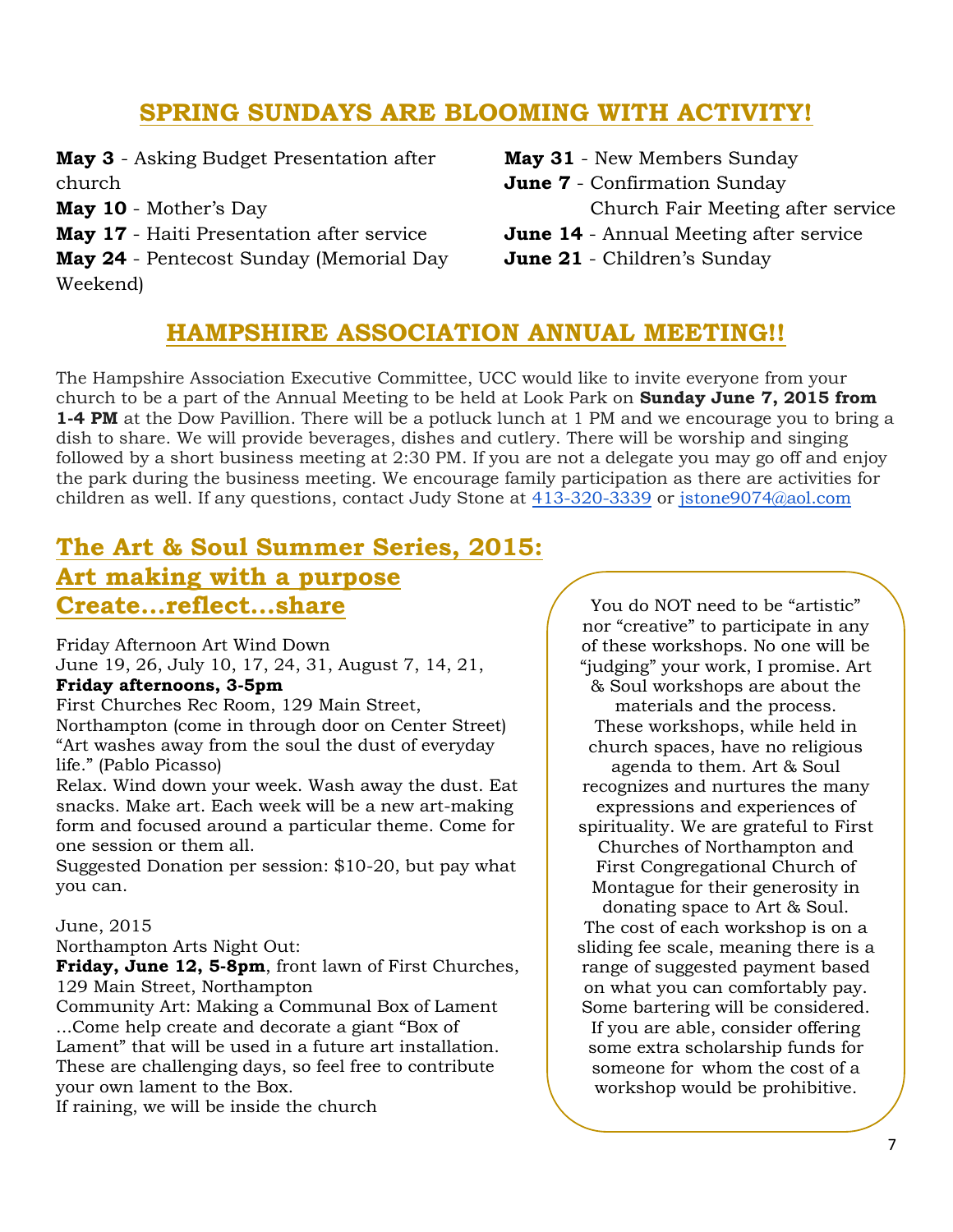

MAY

# 2015



| Sun.                                                                                                                                                                           | Mon.                                                                                 | Tue.                                                                                    | Wed.                                                                       | Thu.                                                                             | Fri.                                                                               | Sat.                           |
|--------------------------------------------------------------------------------------------------------------------------------------------------------------------------------|--------------------------------------------------------------------------------------|-----------------------------------------------------------------------------------------|----------------------------------------------------------------------------|----------------------------------------------------------------------------------|------------------------------------------------------------------------------------|--------------------------------|
| 3.                                                                                                                                                                             |                                                                                      | 5.                                                                                      | 6.                                                                         | 7.                                                                               | 1.<br>6:00 Movie Night<br>6:00 Hilltown<br>Charter<br>7:00 Choir<br>Practice<br>8. | 2.<br>11:00 Hamp Pride<br>9.   |
| 10:00 Worship &<br><b>Sunday School</b><br>11:30 Asking<br><b>Budget Meeting</b><br>5:00 Cathedral in<br><b>The Night</b><br><b>ô George Dole</b><br><b><i>ô</i></b> Lise Gray | 4.<br>12:00 Bible<br>Study                                                           | 12:00 Peace Vigil                                                                       | 6:30 Deacons<br>7:00<br>Congregational<br><b>Vital Signs</b><br>(See pg 6) | 4:30 Missions<br>6:00 Common<br>Ground<br><sub><i><b>å</b></i> Todd Emrick</sub> | 7:00 Choir<br>Practice<br><b>Arts Night Out</b>                                    |                                |
| 10.<br>10:00 Worship &<br><b>Sunday School</b><br><b>5:00 CITN</b>                                                                                                             | 11.<br>12:00 Bible<br>Study<br>7:00 Peace &<br>Justice                               | 12.<br>12:00 Peace Vigil<br>1:00 Prayer Shawl<br>Ministry, Parlor                       | 13.<br>12:30 Finance<br>6:30 Trustees                                      | 14.<br>12:30 Dorcas<br>Luncheon @<br>BrewMaster's<br>Meeting to follow<br>lunch  | 15.<br>7:00 Choir<br>Practice                                                      | 16.<br>2:00 Hallowed<br>Ground |
| 17.<br>10:00 Worship &<br><b>Sunday School</b><br>Rev. Sarah Buteux<br>Preaching<br>11:30 Haiti<br>Presentation<br><b>5:00 CITN</b>                                            | 18.<br>12:00 Bible<br>Study<br><sub>n</sub> <sup>8</sup> Christie<br>Moulton         | 19.<br>12:00 Peace Vigil<br>6:30 Prayer Shawl<br>Ministry at<br>Jeanne Fenton's<br>Home | 20.<br>5:00 Christian Ed<br>7:00 Council<br>7:00 Welcome &<br>Outreach     | 21.<br>6:00 Common<br>Ground                                                     | 22.<br>7:00 Choir<br>Practice<br><b>JUNE Messenger</b><br><b>Items Due</b>         | 23.                            |
| 24.<br><b>PENTECOST</b><br><b>SUNDAY</b><br>10:00 Worship &<br><b>Sunday School</b><br><b>5:00 CITN</b><br><b>D</b> Sandi Hoover<br><b><i>å Jaden Geller</i></b>               | 25.<br>12:00 Bible<br>Study<br>$6$ Ann<br>Rasmussen<br><sub>ů</sub> Moira<br>Chapman | 26.<br>12:00 Peace Vigil                                                                | 27.<br><b>&amp; Phoebe</b><br>Wondolowski                                  | 28.                                                                              | 29.                                                                                | 30.                            |
| 31.<br><b>NEW MEMBER</b><br><b>SUNDAY</b><br>10:00 Worship &<br><b>Sunday School</b><br><b>5:00 CITN</b>                                                                       |                                                                                      |                                                                                         |                                                                            |                                                                                  |                                                                                    |                                |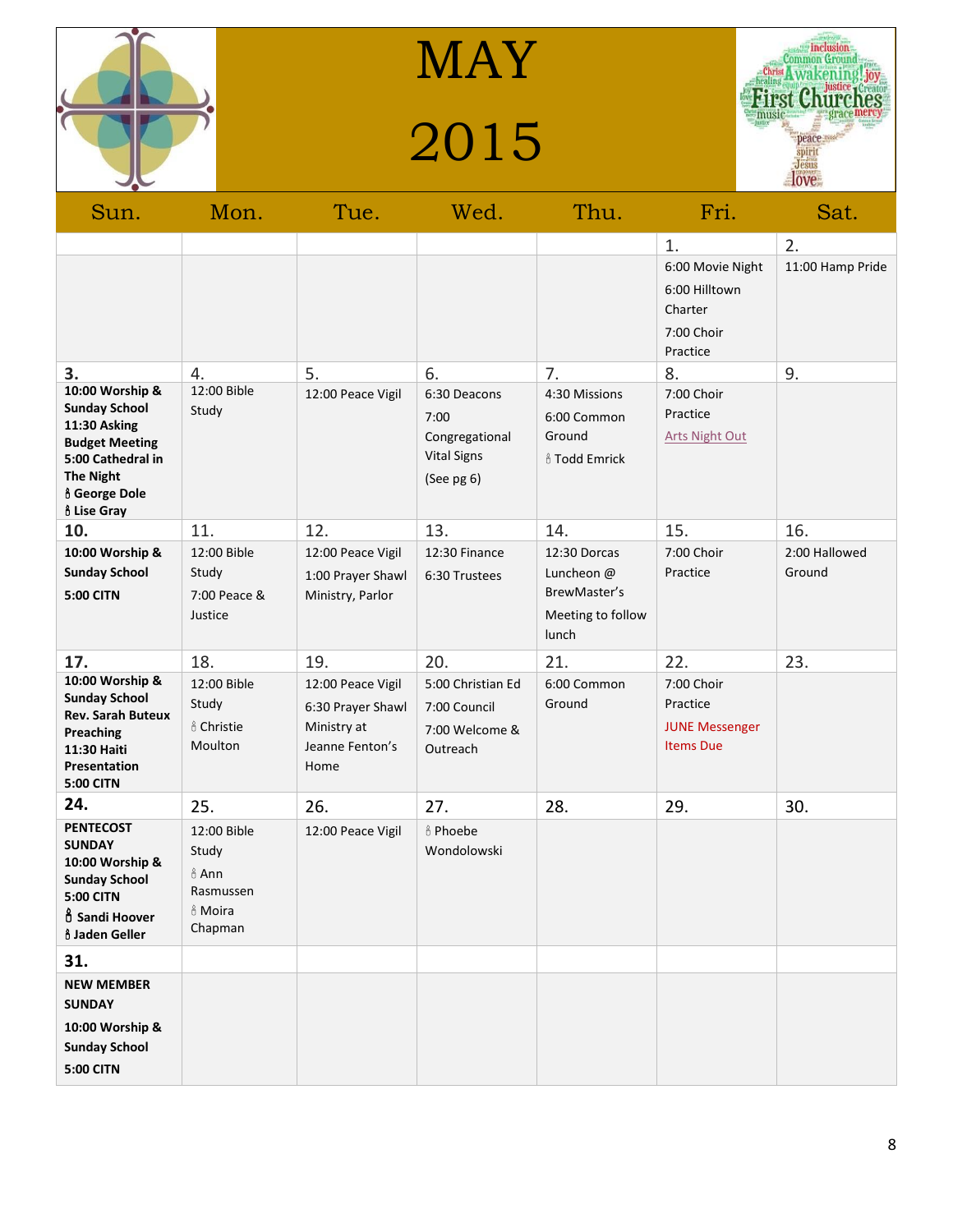#### **MASSACHUSETTS CONFERENCE, UNITED CHURCH OF CHRIST 216TH ANNUAL MEETING ~ JUNE 12-13, 2015**

*"But we have this treasure in clay jars, so that it may be made clear that this extraordinary power belongs to God and does not come from us." – 2 Corinthians 4:*7

Dear Members of the Massachusetts Conference, United Church of Christ,

The Annual Meeting is one of those rare opportunities to gather together with brothers and sisters of faith from places beyond our local church setting. We experience something of the breadth and depth of the Body of Christ – and know that we are part of something Big! Come to re-connect with friends, for the conversations, the worship, fellowship, and the business of the Conference. Come to learn and to be inspired by dynamic preaching. Come to celebrate, worship and be joyful together!

Your Annual Meeting Committee continues to think creatively about the meeting, and this year, like last, will involve an experiment or two. We are excited about our new venue at the University of Massachusetts (UMASS) Amherst with its great facilities, food, and opportunities to be outside from time to time. We hope you will join us!

**THEME** But we have this treasure in clay jars, so that it may be made clear that this extraordinary power belongs to God and does not come from us. – 2 Corinthians 4:7. Our Annual Meeting will be an opportunity to focus on the "treasure" – the glory of God, carried and made visible in particular ways in each person present, and in our work together as the Body of Christ.

**KEYNOTE SPEAKER AND PREACHER** The Rev. Nadia Bolz-Weber is founding pastor of House for All Sinners and Saints, a Lutheran mission church in Denver, Colorado. She is a leading voice in the emergent church movement, and author of Pastrix: the Cranky, Beautiful Faith of a Sinner & Saint (Jericho, 2013). "The passion behind her words… is as deeply pastoral as it is God-drenched and liberating" (Phyllis Tickle). Learn more about Nadia at www.nadiabolzweber.com. Her Keynote Address will be open to the public, so invite your friends to join you for this part of the meeting!

**WORSHIP** Opening worship on Friday afternoon will draw us together and open us up to see the treasure all around us! Friday evening worship will feature a sermon by our keynote speaker. Closing worship on Saturday will include communion and our own Jim Antal, Minister and President, preaching.

**"TREASURE IN CLAY JARS"** – Stories of Transformation On Friday afternoon, breakout gatherings will hear and share stories of transformation, both personal and corporate. Hear hope-filled stories from other congregations, and share one of your own! The stories and testimonies heard last year were powerful and treasured by all who attended.

An optional Recognition Luncheon will be the occasion to honor 50-year ordinands, award recipients, those who have completed Christian Educator training, and others. By popular request, we are once again offering a "Recognition Luncheon Only" registration option for friends and family of honorees.

**NEW LOCATION** Our new site at University of Massachusetts, Amherst offers two options for lodging, and award-winning campus-style food service. Please read carefully about your choices before completing your registration.

We look forward to seeing you in beautiful Amherst on June 12th and 13th! Grace and Peace, Ian Holland, Moderator Anne Cubbage, Vice-Moderator

#### **Come to re-connect with friends, for the conversations, the worship, fellowship, and the business of the Conference. Come to learn and to be inspired by dynamic preaching. Come to celebrate, worship and be joyful together!**